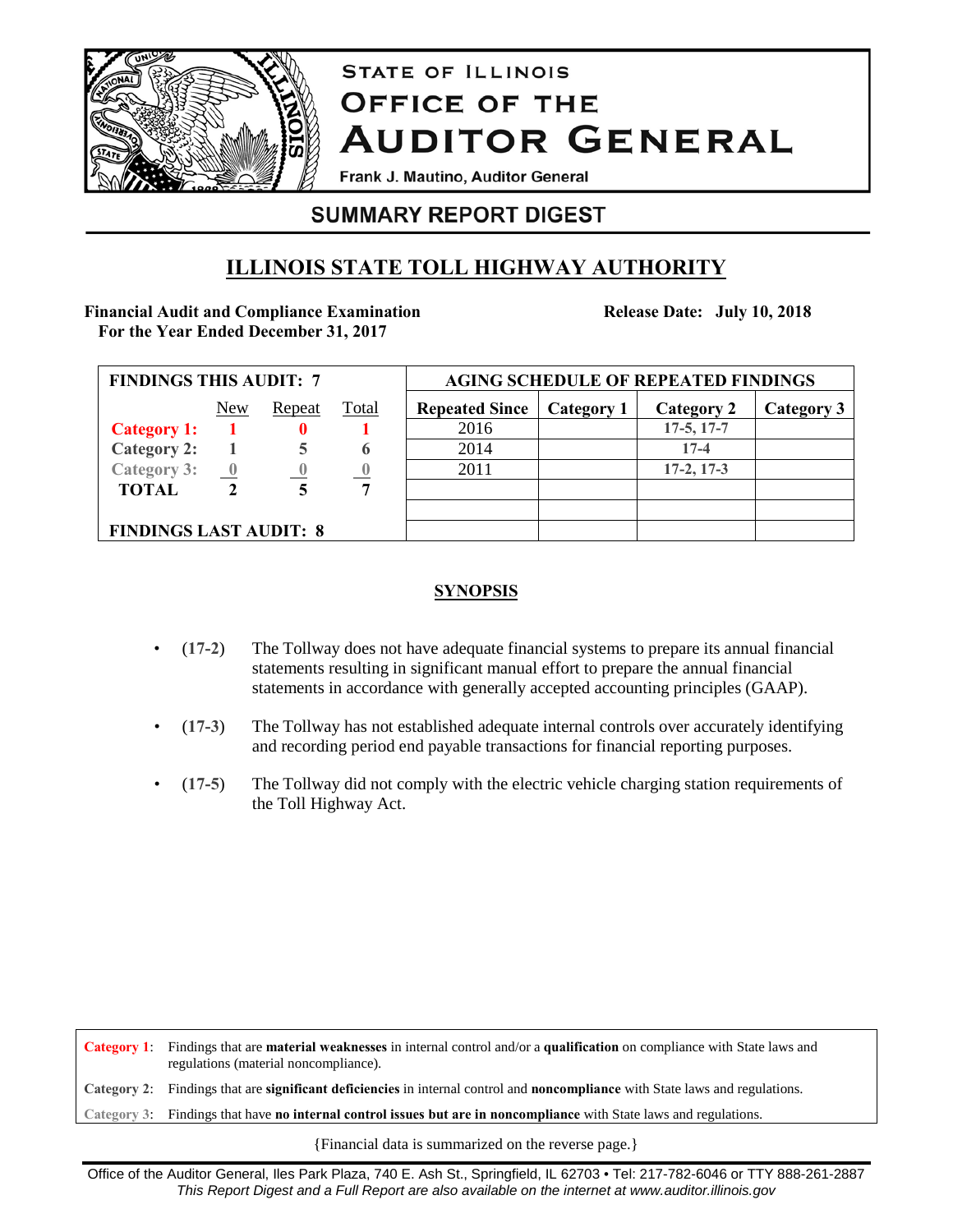# **ILLINOIS STATE TOLL HIGHWAY AUTHORITY FINANCIAL AUDIT AND COMPLIANCE EXAMINATION For the Year Ended December 31, 2017**

| <b>FINANCIAL OPERATIONS (GAAP Basis)</b>                                                 |              | 2017            |               | 2016            |  |  |
|------------------------------------------------------------------------------------------|--------------|-----------------|---------------|-----------------|--|--|
| <b>Operating Revenues</b>                                                                |              |                 |               |                 |  |  |
|                                                                                          | $\mathbb{S}$ | 1,309,189,509   | \$            | 1,216,298,044   |  |  |
|                                                                                          |              | 65,639,705      |               | 64,490,869      |  |  |
|                                                                                          |              | 2,298,943       |               | 2,253,646       |  |  |
|                                                                                          |              | 21,369,597      |               | 20,240,108      |  |  |
|                                                                                          |              | 1,398,497,754   |               | 1,303,282,667   |  |  |
| <b>Operating Expenses</b>                                                                |              |                 |               |                 |  |  |
|                                                                                          |              | 418, 311, 759   |               | 370, 336, 593   |  |  |
|                                                                                          |              | 186,569,358     |               | 179,818,194     |  |  |
| Engineering and Maintenance of Roadway and Structures                                    |              | 109,202,332     |               | 106,920,897     |  |  |
| Traffic Control, Safety Patrol, and Radio Communications                                 |              | 57,721,525      |               | 58,315,004      |  |  |
|                                                                                          |              | 49, 197, 494    |               | 48,533,427      |  |  |
|                                                                                          |              | 821,002,468     |               | 763,924,115     |  |  |
|                                                                                          |              | 577,495,286     |               | 539,358,552     |  |  |
|                                                                                          |              | (221, 468, 734) |               | (220, 120, 918) |  |  |
|                                                                                          |              | 356,026,552     |               | 319,237,634     |  |  |
|                                                                                          |              | 2,512,160,131   |               | 2,192,922,497   |  |  |
|                                                                                          | \$           | 2,868,186,683   | $\mathcal{S}$ | 2,512,160,131   |  |  |
| <b>SIGNIFICANT ACCOUNT BALANCES (GAAP Basis)</b>                                         |              | 2017            |               | 2016            |  |  |
| Cash/Cash Equivalents/Investments (Unrestricted)                                         | S            | 1,240,974,055   | \$            | 1,030,866,417   |  |  |
| Cash and Cash Equivalents Restricted for Debt Service                                    | \$           | 147,203,233     | \$            | 129,389,157     |  |  |
|                                                                                          | \$           | 180,421,616     | \$            | 177,917,639     |  |  |
|                                                                                          |              | 20,802,601      | \$            | 17,574,197      |  |  |
| Intergovernmental Receivable - Less Current Portion                                      |              | 208,684,544     |               | 217,997,002     |  |  |
|                                                                                          | \$           | 8,598,693,141   | \$            | 8,203,957,718   |  |  |
|                                                                                          | \$           | 433, 201, 371   | \$            | 503,057,417     |  |  |
|                                                                                          | \$           | 6,587,034,955   | \$            | 6,353,678,438   |  |  |
|                                                                                          | \$           | 51,650,575      | \$            | 30,155,237      |  |  |
|                                                                                          | \$           | 2,868,186,683   | \$            | 2,512,160,131   |  |  |
| <b>EXECUTIVE DIRECTOR</b>                                                                |              |                 |               |                 |  |  |
| During Audit Period: Gregory Bedalov (through 2/16/18), vacant (2/17/18 through 2/28/18) |              |                 |               |                 |  |  |
| Current: Elizabeth Gorman (effective 3/1/18)                                             |              |                 |               |                 |  |  |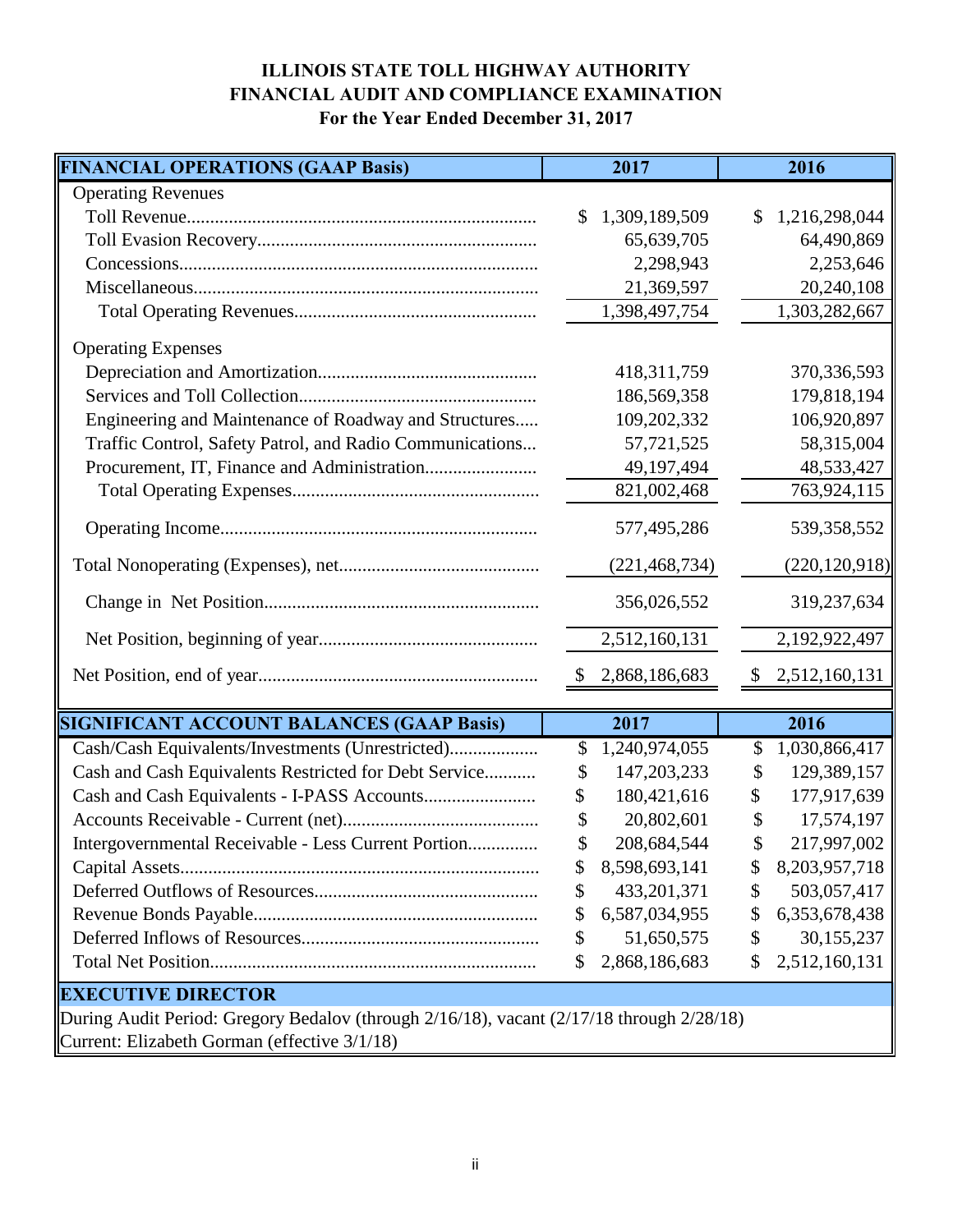#### **FINDINGS, CONCLUSIONS, AND RECOMMENDATIONS**

#### **INADEQUATE FINANCIAL REPORTING SYSTEMS**

The Tollway does not have adequate financial systems to prepare its annual financial statements, resulting in significant manual effort to prepare the annual financial statements in accordance with generally accepted accounting principles (GAAP).

During our audit, we noted the Tollway uses several standalone applications to track its financial transactions in accordance with provisions of the Tollway's trust indenture. The financial data from each financial application is summarized and manually entered into two applications which are used as a general ledger. Several manual reconciliation procedures are required to ensure the information in the general ledger applications agrees to the various supporting financial applications.

Once this information has been reconciled, a data file is generated from the general ledger applications and is imported into another application which is used to create a trial balance. Since the information in the financial applications is recorded based upon the provisions of the Tollway's trust indenture, several top-side entries are required to convert the trial balance to GAAP basis financial statements. As a result, the preparation of the annual financial statements is overly time consuming and requires significant effort by management to ensure the statements are prepared in conformity with GAAP.

Additionally, we noted several of the applications used in the Tollway's financial reporting process, including one of the general ledger applications do not have mechanisms in place to: restrict access for posting transactions, track specific user activity, or provide evidence of supervisory reviews of transaction activity. Therefore, the Tollway's process for approving journal entries is also a manual process and overly time consuming.

The manual nature of the Tollway's financial reporting systems and related processes may result in financial reporting errors and untimely preparation of the annual financial statements. (Finding 2, pages 14-15) **This finding was first reported in 2011.**

We recommended the Tollway review the adequacy of its existing financial systems and consider automating its financial reporting process.

**Tollway agrees with the auditors** Tollway management agreed with the recommendation and stated they are implementing an ERP system. (*For the previous Tollway response see Digest Footnote #1.*)

#### **Financial systems need to be improved**

**Financial statement preparation is extremely time consuming**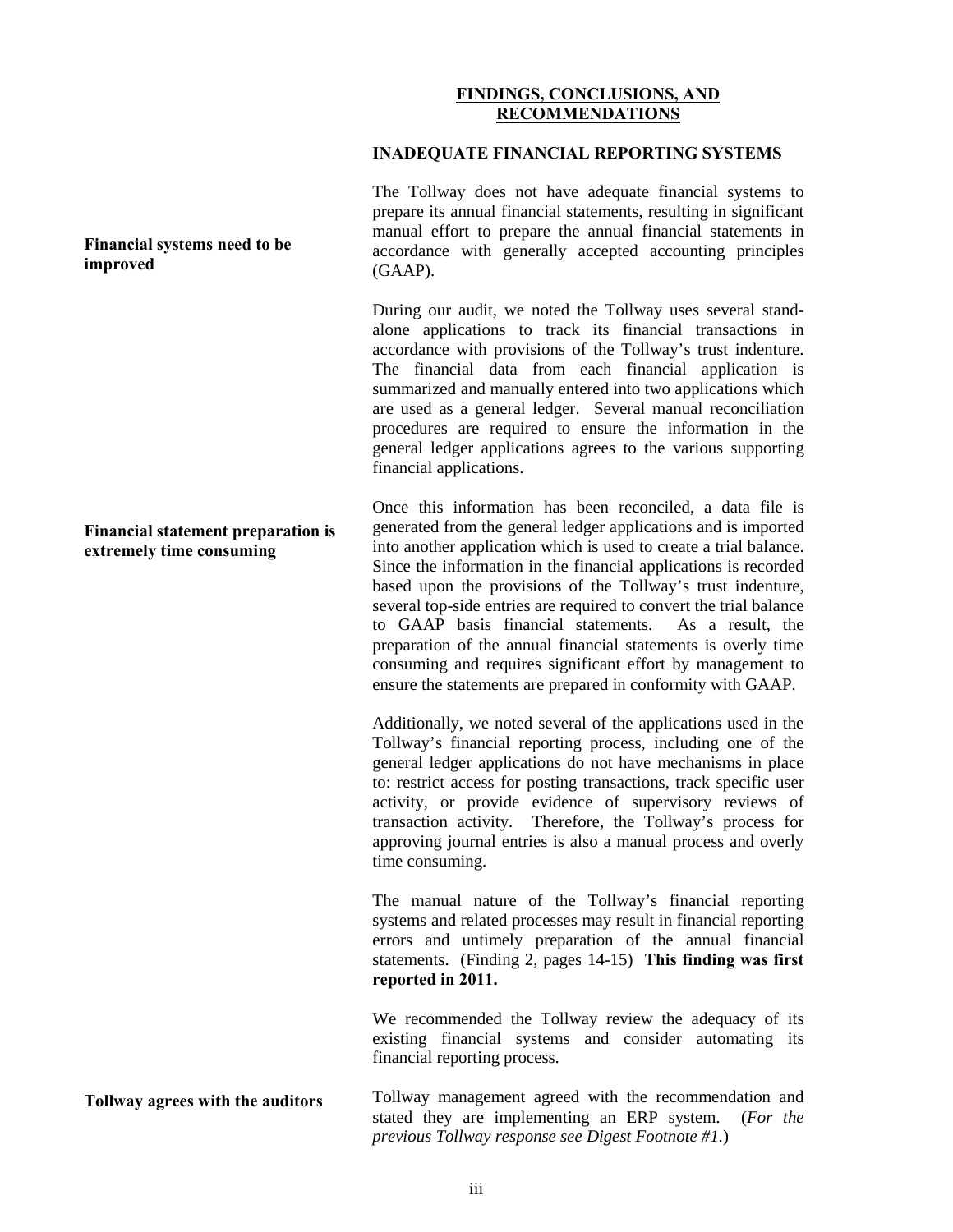#### **INADEQUATE YEAR END PAYABLES PROCESS**

**Need to improve controls over the reporting of accounts payable**

**Expenses were not recorded in the proper fiscal year**

The Tollway has not established adequate internal controls over accurately identifying and recording period end payable transactions for financial reporting purposes.

During our audit we noted the Tollway's year end accounts payable procedures include reviewing cash disbursements made subsequent to year end through the end of February to determine which accounting period the related expense transactions pertained. Additionally, each Tollway department works with its vendors to obtain estimated or actual fiscal year end billings prior to the end of January.

The auditors reviewed 24 cash disbursements subsequent to year end (totaling \$136,801,386) and 120 cash disbursements during fiscal year 2017 (totaling \$153,824,384). During our review of these transactions, we noted the following were not recorded to the proper accounting period:

- One professional and artistic services expenditure (totaling \$300,000) that pertained to fiscal year 2017 was erroneously recorded as an expense in fiscal year 2018.
- Two highway construction and improvements expenditures (totaling \$1,633,753) that pertained to fiscal year 2016 were erroneously recorded as expenses in fiscal year 2017.
- One highway construction and improvements expenditure (totaling \$1,287,680) that pertained to fiscal years 2014, 2015 and 2016 was erroneously recorded as expenses in fiscal year 2017.
- Two auditing and management services expenditures (totaling \$212,496) that pertained to fiscal year 2016 were erroneously recorded as expenses in fiscal year 2017.
- One land and relocation expenditure (totaling \$542,060) that pertained to fiscal years 2014 and 2015 was erroneously recorded as an expense in fiscal year 2017.
- Three computer software expenditures (totaling \$1,118,781) that pertained to fiscal year 2018 were erroneously recorded as expenses in fiscal year 2017.

Failure to accurately identify and record period end accounts payable transactions in the appropriate accounting period may result in the misstatement of the Tollway's financial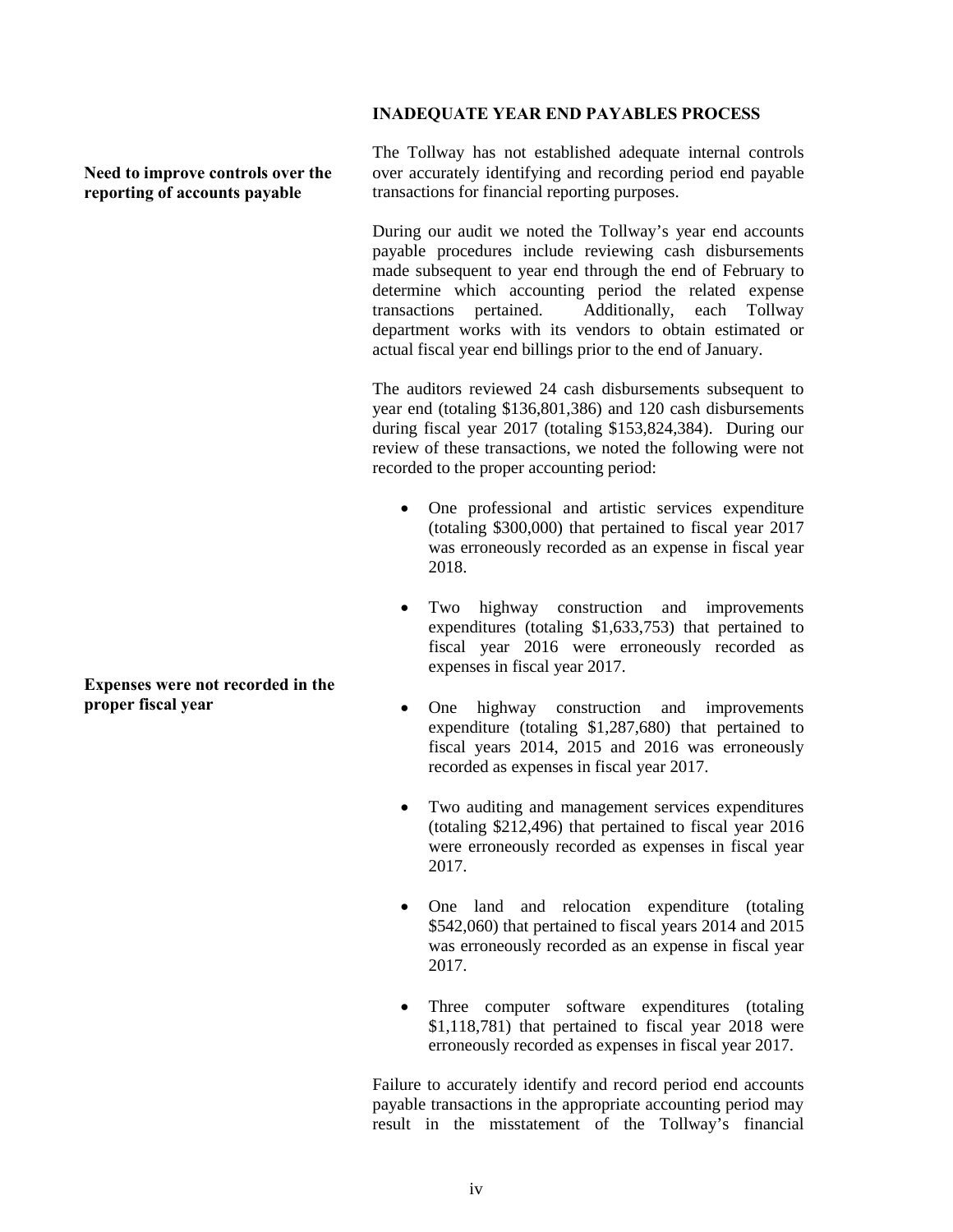|                                                                               | statements. (Finding 3, pages 16-17) This finding was first<br>reported in 2011.                                                                                                                                                                                                                                                                                                                                                                                                  |  |  |  |
|-------------------------------------------------------------------------------|-----------------------------------------------------------------------------------------------------------------------------------------------------------------------------------------------------------------------------------------------------------------------------------------------------------------------------------------------------------------------------------------------------------------------------------------------------------------------------------|--|--|--|
|                                                                               | We recommended the Tollway continue to review its current<br>processes to assess the completeness of its expense accruals at<br>year end and consider changes necessary to ensure all period<br>end accounts payable are accurately identified and recorded.                                                                                                                                                                                                                      |  |  |  |
| Tollway agrees with the auditors                                              | Tollway management agreed with the recommendation. (For<br>the previous Tollway response see Digest Footnote #2.)                                                                                                                                                                                                                                                                                                                                                                 |  |  |  |
|                                                                               | FAILURE TO FULLY COMPLY WITH THE TOLL<br><b>HIGHWAY ACT</b>                                                                                                                                                                                                                                                                                                                                                                                                                       |  |  |  |
|                                                                               | The Tollway did not comply with the electric vehicle charging<br>station requirements of the Toll Highway Act (Act).                                                                                                                                                                                                                                                                                                                                                              |  |  |  |
| 3 of 6 oasis locations did not have the<br>electric vehicle charging stations | The Tollway is required by the Toll Highway Act (605 ILCS)<br>$10/11(e)$ ) to construct and maintain at least one electric vehicle<br>charging station at each location in which the Tollway has<br>contracted with third parties to provide auto and truck fueling<br>stations, garages, stores, or restaurants, as required. During<br>our testing we noted three of six Tollway oasis locations did<br>not have electric vehicle charging stations as of December 31,<br>2017. |  |  |  |
|                                                                               | Failure to construct and maintain electric vehicle charging<br>stations at locations required by the Act results in<br>noncompliance with the Act. (Finding 5, page 20)                                                                                                                                                                                                                                                                                                           |  |  |  |
|                                                                               | We recommended the Tollway fully comply with the<br>requirements of the Act or seek legislative remedy.                                                                                                                                                                                                                                                                                                                                                                           |  |  |  |
| Tollway agrees with the auditors                                              | Tollway management agreed with the recommendation.                                                                                                                                                                                                                                                                                                                                                                                                                                |  |  |  |

#### **OTHER FINDINGS**

The remaining findings are reportedly being given attention by the Authority. We will review the Authority's progress towards the implementation of our recommendations in our next financial audit and compliance examination.

### **AUDITOR'S OPINION**

The auditors stated the financial statements of the Authority as of and for the year ended December 31, 2017, are fairly stated in all material respects.